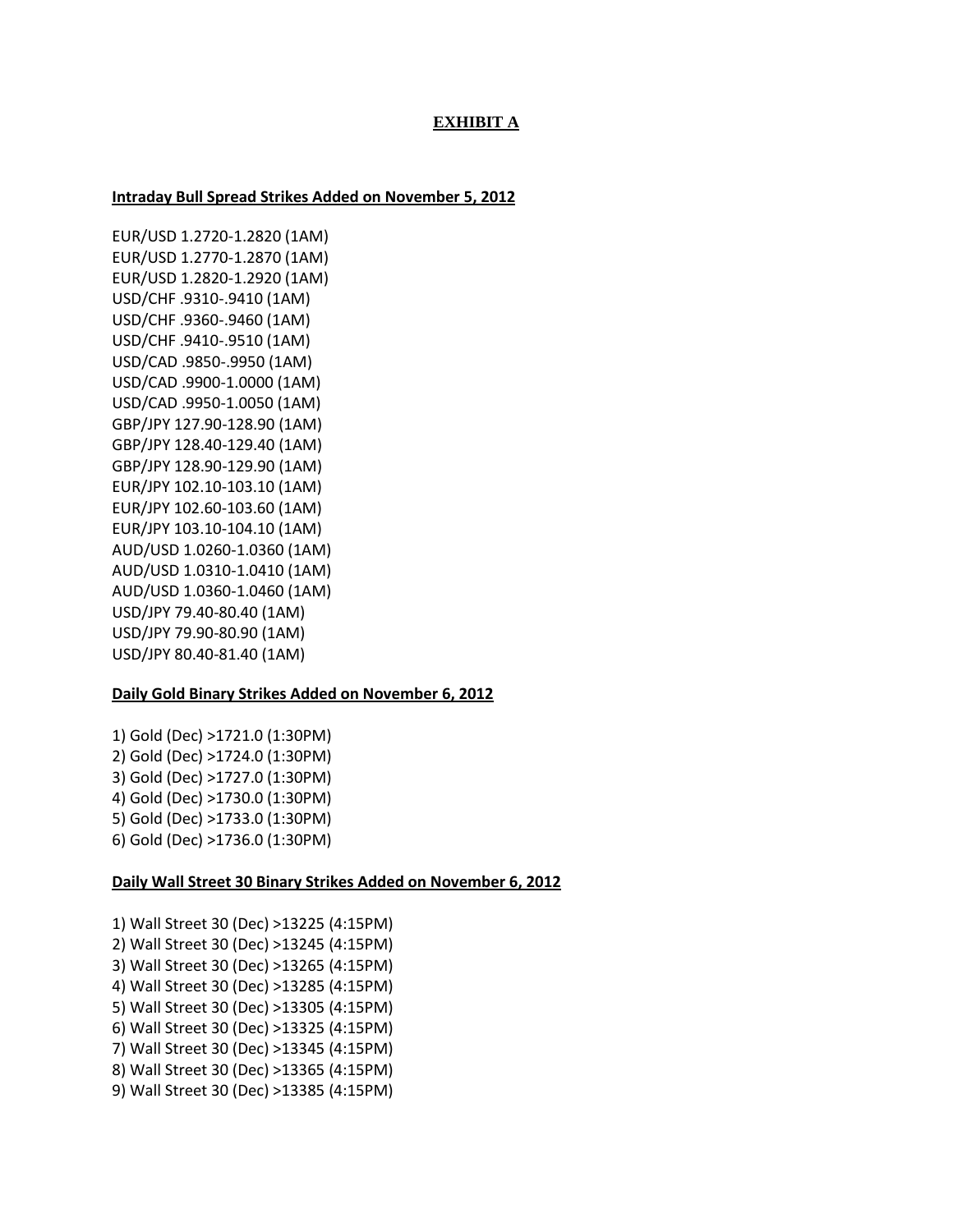#### **Daily US Tech 100 Binary Strikes Added on November 7, 2012**

1) US Tech 100 (Dec) >2590 (4:15PM) 2) US Tech 100 (Dec) >2594 (4:15PM) 3) US Tech 100 (Dec) >2598 (4:15PM) 4) US Tech 100 (Dec) >2602 (4:15PM) 5) US Tech 100 (Dec) >2606 (4:15PM) 6) US Tech 100 (Dec) >2610 (4:15PM) 7) US Tech 100 (Dec) >2614 (4:15PM) 8) US Tech 100 (Dec) >2618 (4:15PM) 9) US Tech 100 (Dec) >2622 (4:15PM) 10) US Tech 100 (Dec) >2626 (4:15PM) 11) US Tech 100 (Dec) >2630 (4:15PM) 12) US Tech 100 (Dec) >2634 (4:15PM) 13) US Tech 100 (Dec) >2638 (4:15PM)

#### **Daily Wall Street 30 Binary Strikes Added on November 7, 2012**

1) Wall Street 30 (Dec) >12745 (4:15PM) 2) Wall Street 30 (Dec) >12765 (4:15PM) 3) Wall Street 30 (Dec) >12785 (4:15PM) 4) Wall Street 30 (Dec) >12805 (4:15PM) 5) Wall Street 30 (Dec) >12825 (4:15PM) 6) Wall Street 30 (Dec) >12845 (4:15PM) 7) Wall Street 30 (Dec) >12865 (4:15PM) 8) Wall Street 30 (Dec) >12885 (4:15PM) 9) Wall Street 30 (Dec) >12905 (4:15PM) 10) Wall Street 30 (Dec) >12925 (4:15PM) 11) Wall Street 30 (Dec) >12945 (4:15PM) 12) Wall Street 30 (Dec) >12965 (4:15PM) 13) Wall Street 30 (Dec) >12985 (4:15PM)

## **Daily US SmallCap 2000 Binary Strikes Added on November 7, 2012**

1) US SmallCap 2000 (Dec) >786.0 (4:15PM) 2) US SmallCap 2000 (Dec) >788.0 (4:15PM) 3) US SmallCap 2000 (Dec) >790.0 (4:15PM) 4) US SmallCap 2000 (Dec) >792.0 (4:15PM) 5) US SmallCap 2000 (Dec) >794.0 (4:15PM) 6) US SmallCap 2000 (Dec) >796.0 (4:15PM) 7) US SmallCap 2000 (Dec) >798.0 (4:15PM) 8) US SmallCap 2000 (Dec) >800.0 (4:15PM) 9) US SmallCap 2000 (Dec) >802.0 (4:15PM) 10) US SmallCap 2000 (Dec) >804.0 (4:15PM)